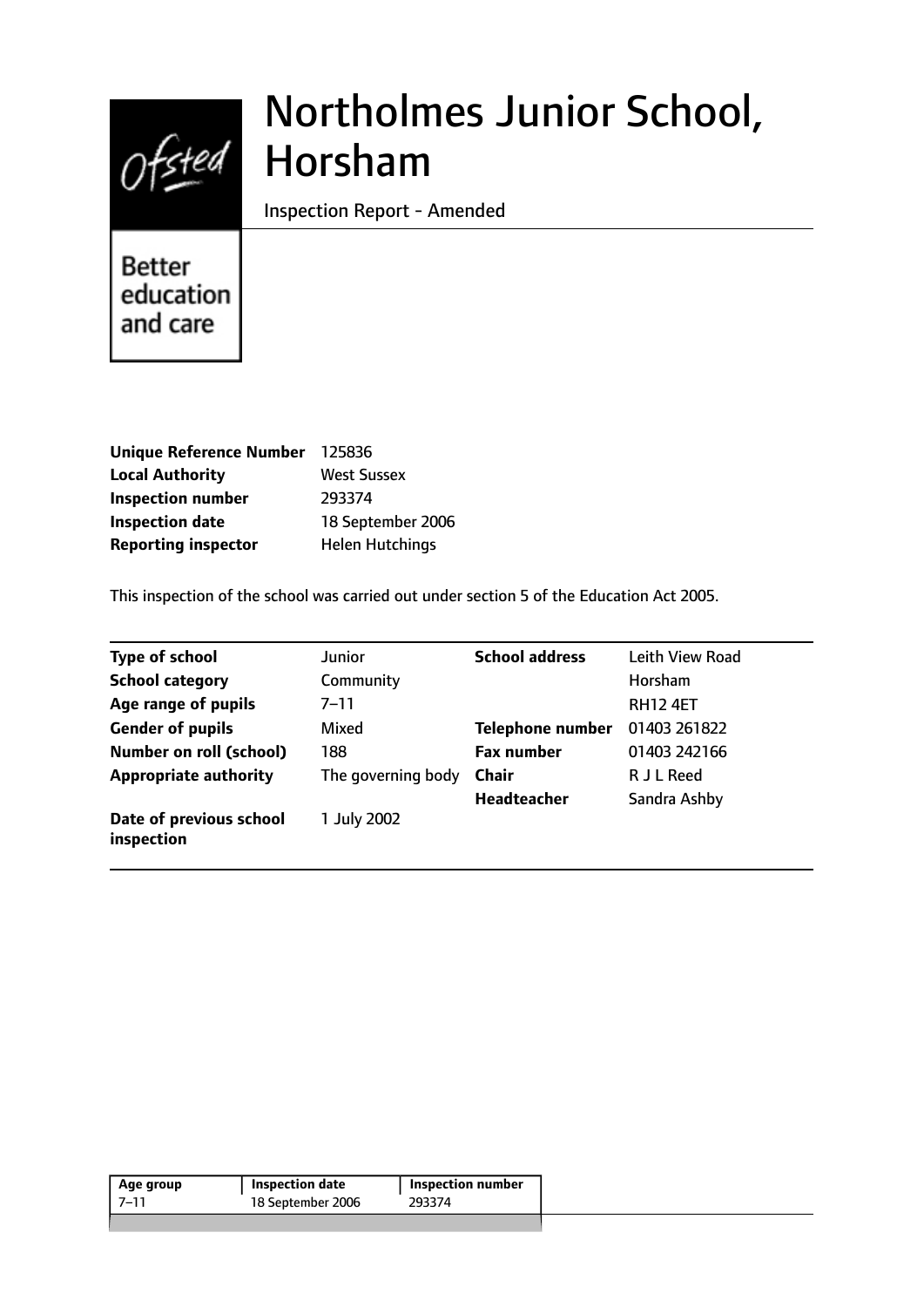# **Amended Report Addendum**

Report updated to resolve formatting inconsistency

© Crown copyright 2006

Website: www.ofsted.gov.uk

This document may be reproduced in whole or in part for non-commercial educational purposes, provided that the information quoted is reproduced without adaptation and the source and date of publication are stated.

Further copies of this report are obtainable from the school. Under the Education Act 2005, the school must provide a copy of this report free of charge to certain categories of people. A charge not exceeding the full cost of reproduction may be made for any other copies supplied.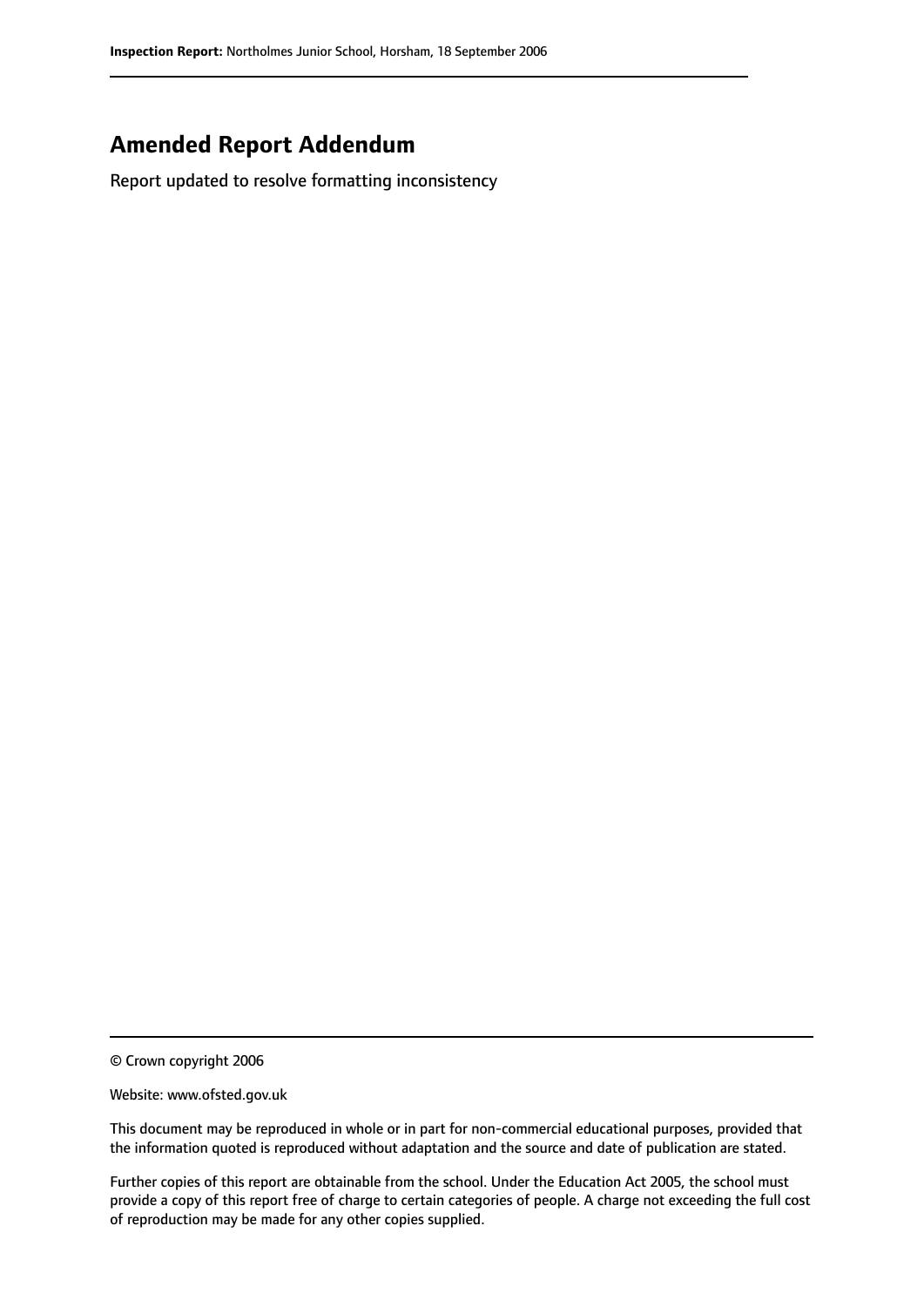# **Introduction**

The inspection was carried out by one Additional Inspector.

## **Description of the school**

Northolmes Junior School serves a residential area and is a little smaller than most primary and junior schools. The proportion of pupils with learning difficulties or disabilities, including those who hold statements, is higher than the national average. Most children are from White British backgrounds. The headteacher has been in post for less than a year.

## **Key for inspection grades**

| Good         |
|--------------|
|              |
| Satisfactory |
| Inadequate   |
|              |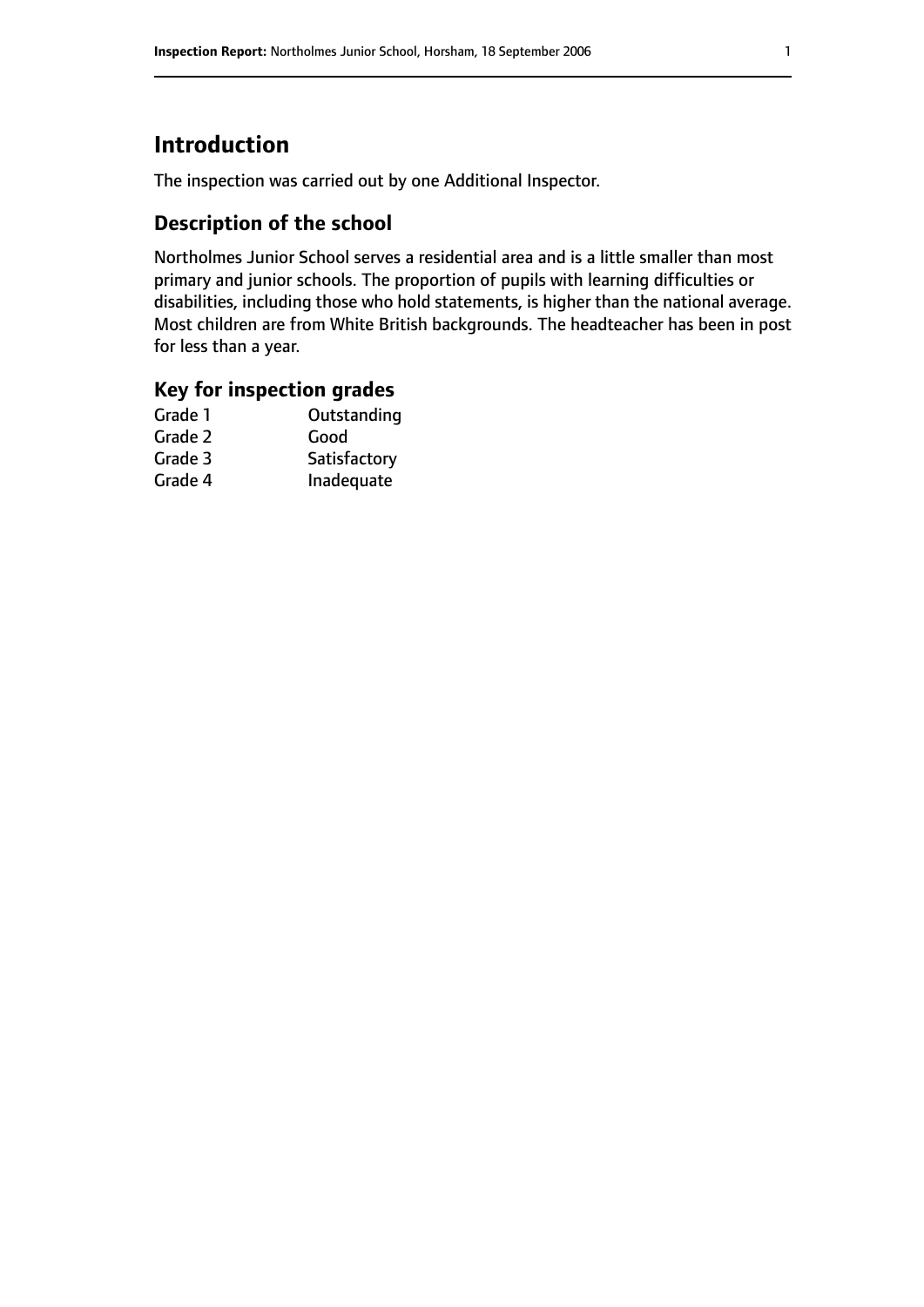# **Overall effectiveness of the school**

#### **Grade: 2**

Northolmes Junior School is a good school, with some outstanding features - even better than the school indicated in itsself-evaluation. Parents' confidence in the school is reflected in very positive responses and the high return of questionnaires before the inspection. One comment summarised the views expressed by many others, 'Northolmes is a fabulous school with fabulous teachers. … Both my children are very happy here and are learning well.' Pupils' personal development and well-being are outstanding and the result of a carefully thought-out and consistent approach. Pupils bring this personal confidence into the classroom so that all, particularly those with learning difficulties and disabilities, flourish and achieve well. The work undertaken in 'Circle Time', part of the personal, social and health education programme, is particularly effective in developing pupils' understanding of the needs of others and in encouraging each pupil to be responsible and make a contribution to the school community. All pupils spoken with displayed a real sense of care for others in the school and beyond. This is evident in pupils' appreciation of how well they work and play together and of the new games equipment. Pupils eat healthily and know the importance of taking exercise. They also show their exceptionally enjoyment of all that the school offers in their high attendance rates and involvement in the wide range of extra-curricular activities. Pupils have very positive attitudes to their work and levels of concentration are high. One pupil summarised the views of many, 'Sometimes the work is easy, sometimes hard but there is always someone to help.' Teachers see themselves sharing in learning as well as guiding it for pupils and their enthusiasm is infectious, so that pupils are genuinely engaged and excited by their work. The result of pupils' hard work is seen in their impressive achievement. Standards in the tests at the end of Year 6 in English, mathematics and science have been consistently above national averages for the last six years and have been exceptionally high in mathematics in more recent years. Pupils make particularly good progress in Years 5 and 6, where teaching is strongest. Leadership and management are very strong across the school. Staff work very well in teams, using the strengths of individuals to the full. Since the headteacher took up her post last year, she has led staff in a revision of the curriculum. This is just one example of how the school is continually analysing and improving its practice, and the school knows that more needs to be done to refine the curriculum further. Older pupils described how better links made between subjects this year are making learning more interesting for them. Pupils are highly analytical of their own learning and this will be particularly useful to them in the next stages of their education, as well as ensuring that they reach the highest possible standards in their current work. They find the systems for evaluating their own work really helpful and particularly appreciate how teachers make written comments or talk to them about how to make it better. Procedures for assessing the progress of younger pupils are less well developed The newly formed leadership group has moved quickly to gain a real understanding of the school's current performance and has a clear view of the direction for the future, so the school is well-placed to continue to improve.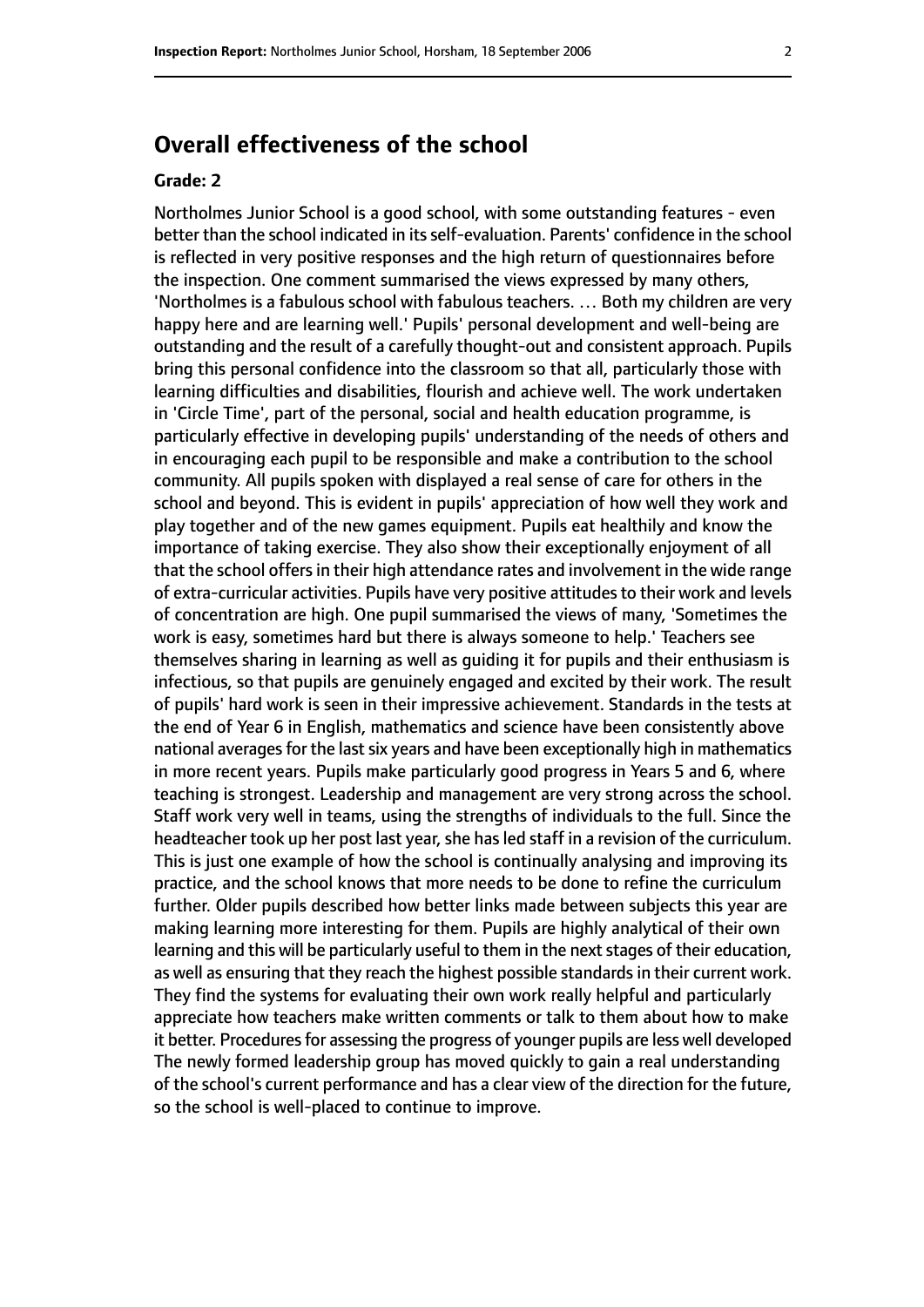#### **What the school should do to improve further**

- Ensure that the very good practice in assessment and target setting for older pupils is extended across the whole age range.
- Implement fully plans to improve links between subjects across the curriculum.

## **Achievement and standards**

#### **Grade: 2**

The attainment of pupils when they join the school in Year 3 varies from year to year, but is generally just above the national average. Because transition arrangements with the feeder infant school are strong, pupils settle quickly into the school's routines. This helps them to make good progress, for example in the quality of their handwriting, during their first years in the school. Thereafter, the pace of work speeds up and pupils make more rapid progress in Years 5 and 6. The standards reached in English, mathematics and science are all consistently higher than the national averages and are exceptionally high in mathematics. Over the years, the school has gradually widened the gap between its performance and national performance levels. In 2006, the English results improved significantly over the previous year, bringing progress back into line with that made in mathematics and science. This is a result of changes made in the teaching of writing and represents very good achievement for these pupils. Pupils with learning difficulties and disabilities do particularly well and almost all reach the nationally expected standards

## **Personal development and well-being**

#### **Grade: 1**

Pupils take great pride in their school and their achievements. Their behaviour is outstanding and they gently guide and support one another if they feel that this is needed, for example, when friends fall out. They say that the school is a very happy and safe place. Pupils' spiritual, moral, social and cultural development is good. The last inspection highlighted the need to extend pupils' experiences of a multi-cultural society and this has been addressed. Pupils now have visits from a wide range of different cultural and ethnic groups, although the school recognises that it can develop its programme to prepare pupils further for life in an increasingly diverse society. They are already tolerant of differences. Pupils are listened to and are enthusiastic about how they influence decisions. For example, through their involvement in the selection process for new staff, reviewing which teaching strategies help them to learn best, use of the playground and refurbishment of a toilet block.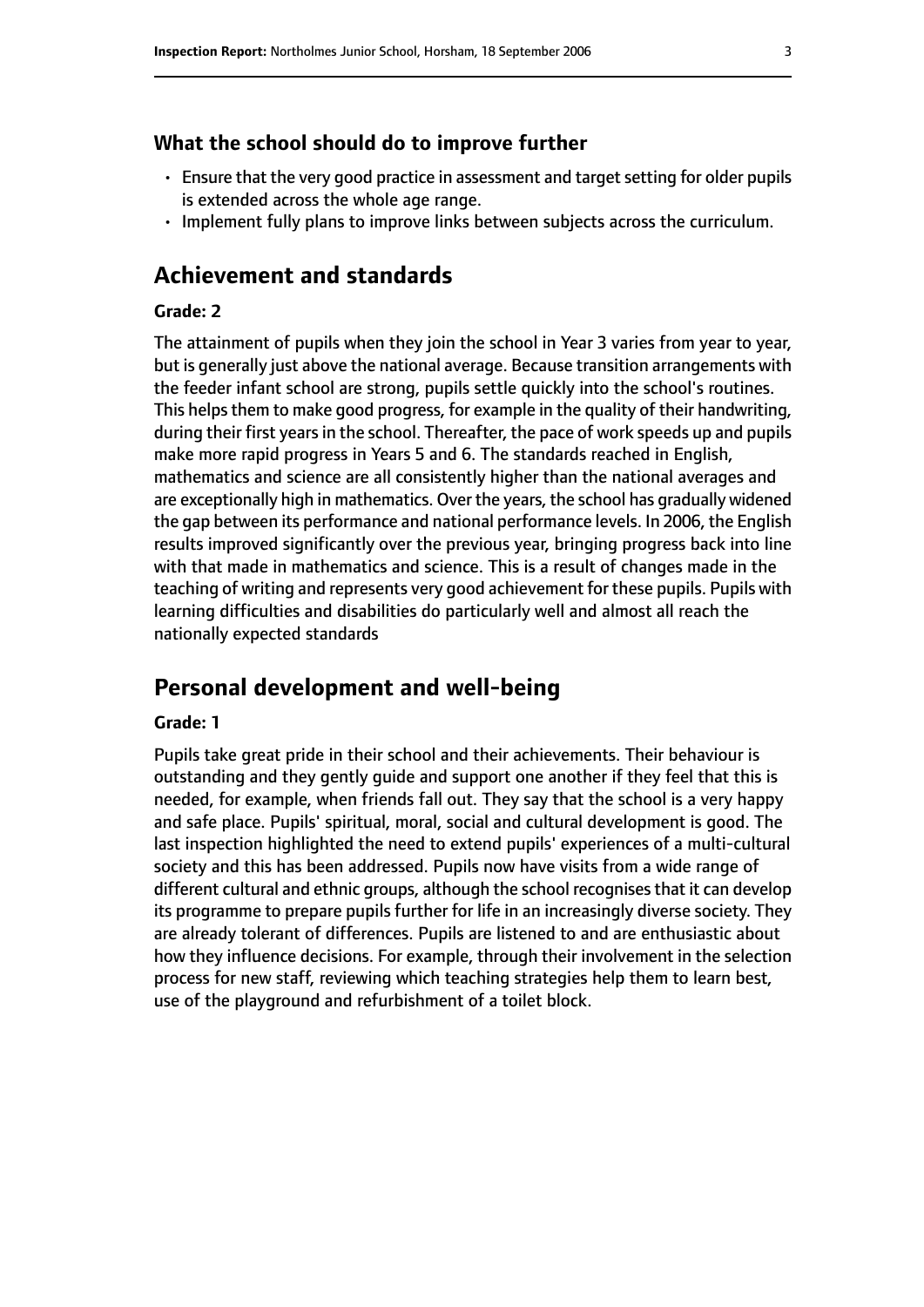# **Quality of provision**

#### **Teaching and learning**

#### **Grade: 2**

Teaching sweeps pupils along so that they are successful learners. Pupils thoroughly enjoy lessons and as one said, 'All the teachers are enthusiastic and fun; they make you work hard but it is to get good grades and they teach us really good things.' Teachers are particularly adept in planning for the needs of the different age groups in each class. Work is organised carefully to ensure that all are given the support they need and teaching assistants are an integral and effective part of this support. Pupils respond very well to teachers' very high expectations of what they can achieve. A particularly strong aspect of teaching in Years 5 and 6 is the way in which teachers know individuals and analyse the needs of each group so that no time is lost. Teachers know the achievements of different year groups and have specific plans to build from this information. The pace of lessons is a little slower in some of the younger age classrooms where procedures for assessing pupils' work are less well developed.

#### **Curriculum and other activities**

#### **Grade: 2**

The curriculum is good and has a positive impact on the progress pupils make. Last year the school recognised that pupils were not achieving quite as well in other subjects as they were in English, mathematics and science and has revised the curriculum to make better links between subjects, for example, by teaching some aspects of English using the content of other subjects as the focus and vice versa. Staff realise that this development is at a relatively early stage and plan to evaluate its success against the impact on pupils' progress and continuing compliance with statutory requirements. The way in which the curriculum is taught requires pupils to research and present information for themselves and this has a positive impact on their personal development. Pupils and parents are enthusiastic about the wide range of extra-curricular activities, including a residential visit for older pupils.

#### **Care, guidance and support**

#### **Grade: 1**

The care, support and guidance for pupils are outstanding. It is central to the school's work and that pupils need to feel safe and valued before they can achieve. This is almost taken for granted by pupils, although some who had joined the school later than others remarked how much better the atmosphere is at Northolmes than in their previous schools. Pupils are given exceptionally strong guidance about their work. This means that most pupils, particularly the older ones, are able to set precise targets for themselves and understand exactly what they have to do to improve their work to reach the next level.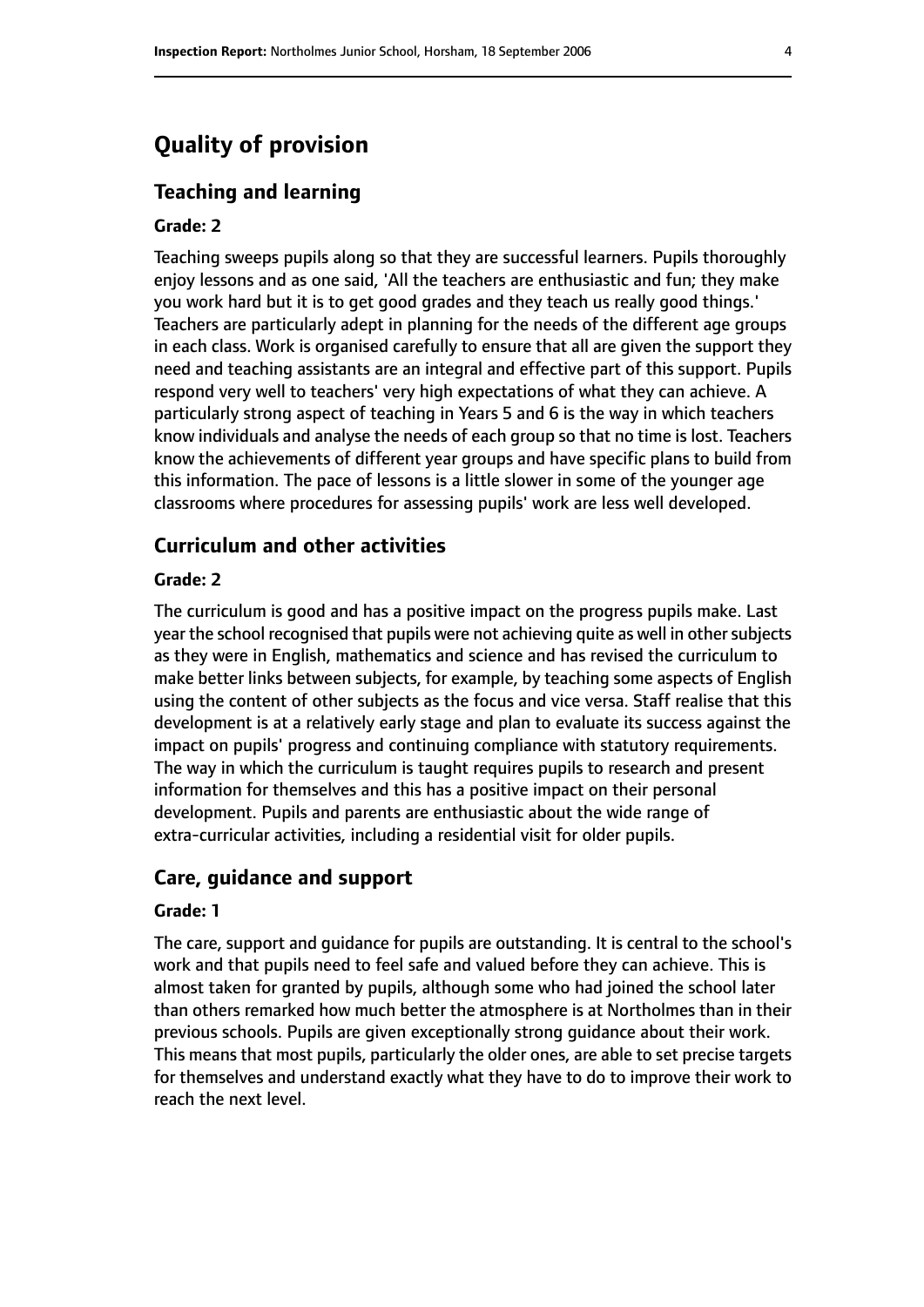# **Leadership and management**

#### **Grade: 2**

The headteacher has formed a strong leadership group, with a clear view about the school's strengths and the next steps in development, which is shared by the whole staff. Within a short time, the headteacher has established great confidence in her leadership. She has the respect of pupils, staff, parents and governors. She also recognises that some systems, such as recording the school's evaluation of its performance and reviewing policy, need to be improved further. Already, the school accurately identifies what works well and builds successfully from this foundation, identifying weaker aspects and taking prompt action when necessary. Planning for the future emphasises the maintenance of successful aspects of the school whilst developing other areas designed to have a positive impact on improving standards further. Governors use their individual skills and experience to the good of the school and have managed the budget well to plan for the future and ensure that quality of the school's work can be maintained.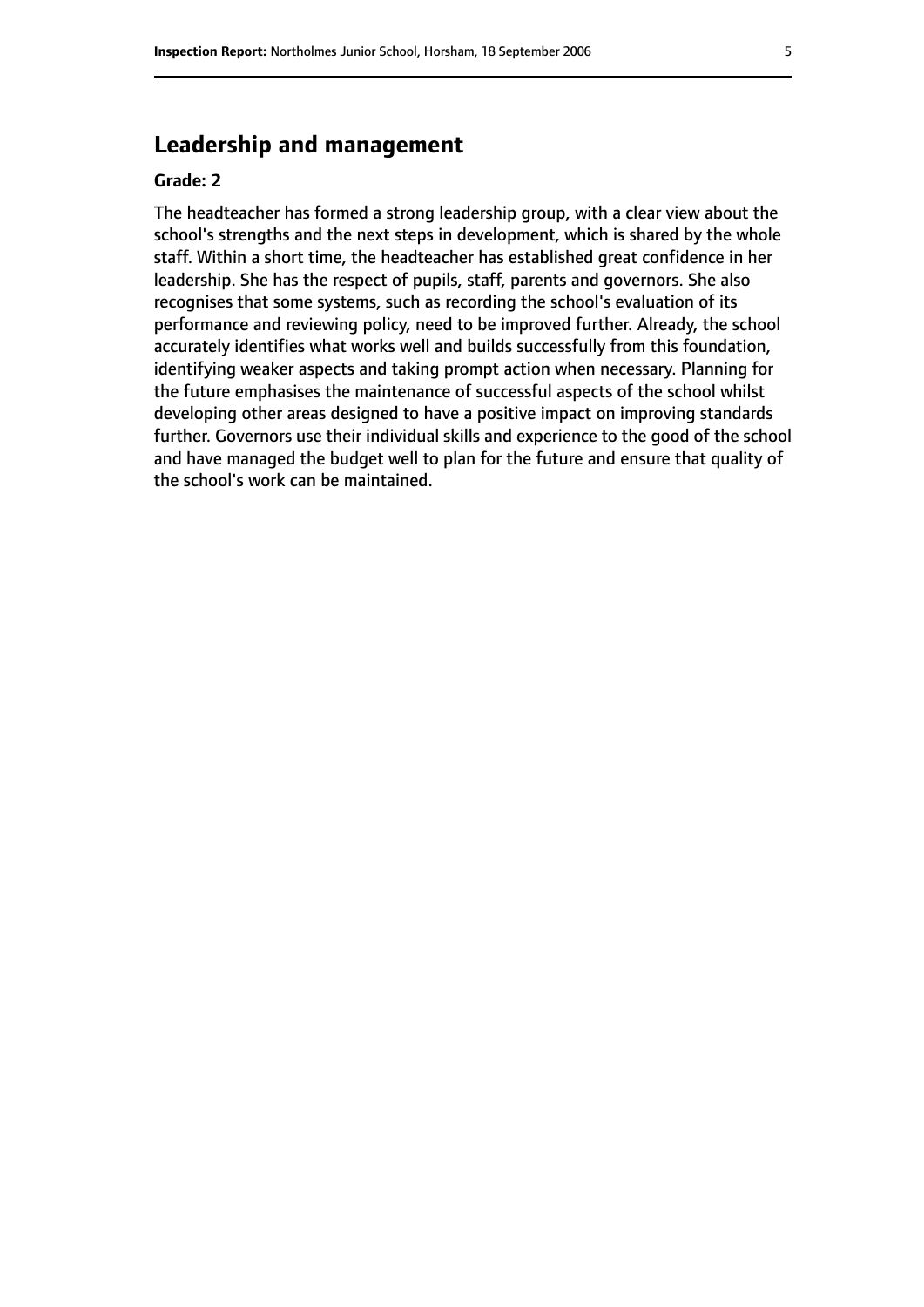**Any complaints about the inspection or the report should be made following the procedures set out inthe guidance 'Complaints about school inspection', whichis available from Ofsted's website: www.ofsted.gov.uk.**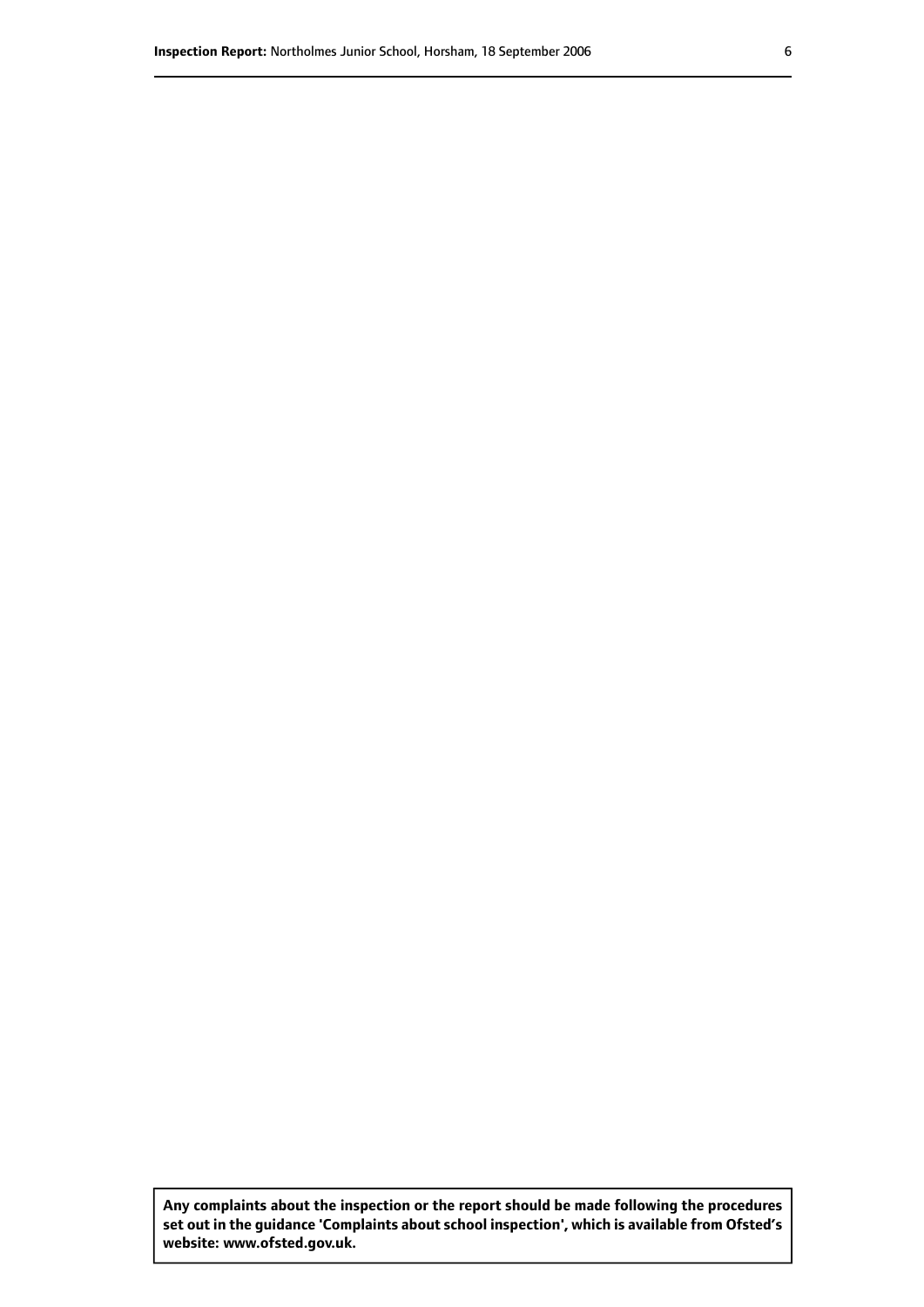# **Inspection judgements**

| Key to judgements: grade 1 is outstanding, grade 2 good, grade 3 satisfactory, and grade 4 | School         |
|--------------------------------------------------------------------------------------------|----------------|
| inadeauate                                                                                 | <b>Overall</b> |

# **Overall effectiveness**

| How effective, efficient and inclusive is the provision of education, integrated<br>care and any extended services in meeting the needs of learners? |     |
|------------------------------------------------------------------------------------------------------------------------------------------------------|-----|
| How well does the school work in partnership with others to promote learners'<br>well-being?                                                         |     |
| The effectiveness of the school's self-evaluation                                                                                                    |     |
| The capacity to make any necessary improvements                                                                                                      |     |
| Effective steps have been taken to promote improvement since the last<br>inspection                                                                  | Yes |

## **Achievement and standards**

| How well do learners achieve?                                                                               |  |
|-------------------------------------------------------------------------------------------------------------|--|
| The standards <sup>1</sup> reached by learners                                                              |  |
| How well learners make progress, taking account of any significant variations between<br>groups of learners |  |
| How well learners with learning difficulties and disabilities make progress                                 |  |

## **Personal development and well-being**

| How good is the overall personal development and well-being of the<br>learners?                                  |  |
|------------------------------------------------------------------------------------------------------------------|--|
| The extent of learners' spiritual, moral, social and cultural development                                        |  |
| The behaviour of learners                                                                                        |  |
| The attendance of learners                                                                                       |  |
| How well learners enjoy their education                                                                          |  |
| The extent to which learners adopt safe practices                                                                |  |
| The extent to which learners adopt healthy lifestyles                                                            |  |
| The extent to which learners make a positive contribution to the community                                       |  |
| How well learners develop workplace and other skills that will contribute to<br>their future economic well-being |  |

# **The quality of provision**

| How effective are teaching and learning in meeting the full range of the<br>learners' needs?                        |  |
|---------------------------------------------------------------------------------------------------------------------|--|
| $\mid$ How well do the curriculum and other activities meet the range of needs $\mid$<br>and interests of learners? |  |
| How well are learners cared for, quided and supported?                                                              |  |

 $^1$  Grade 1 - Exceptionally and consistently high; Grade 2 - Generally above average with none significantly below average; Grade 3 - Broadly average to below average; Grade 4 - Exceptionally low.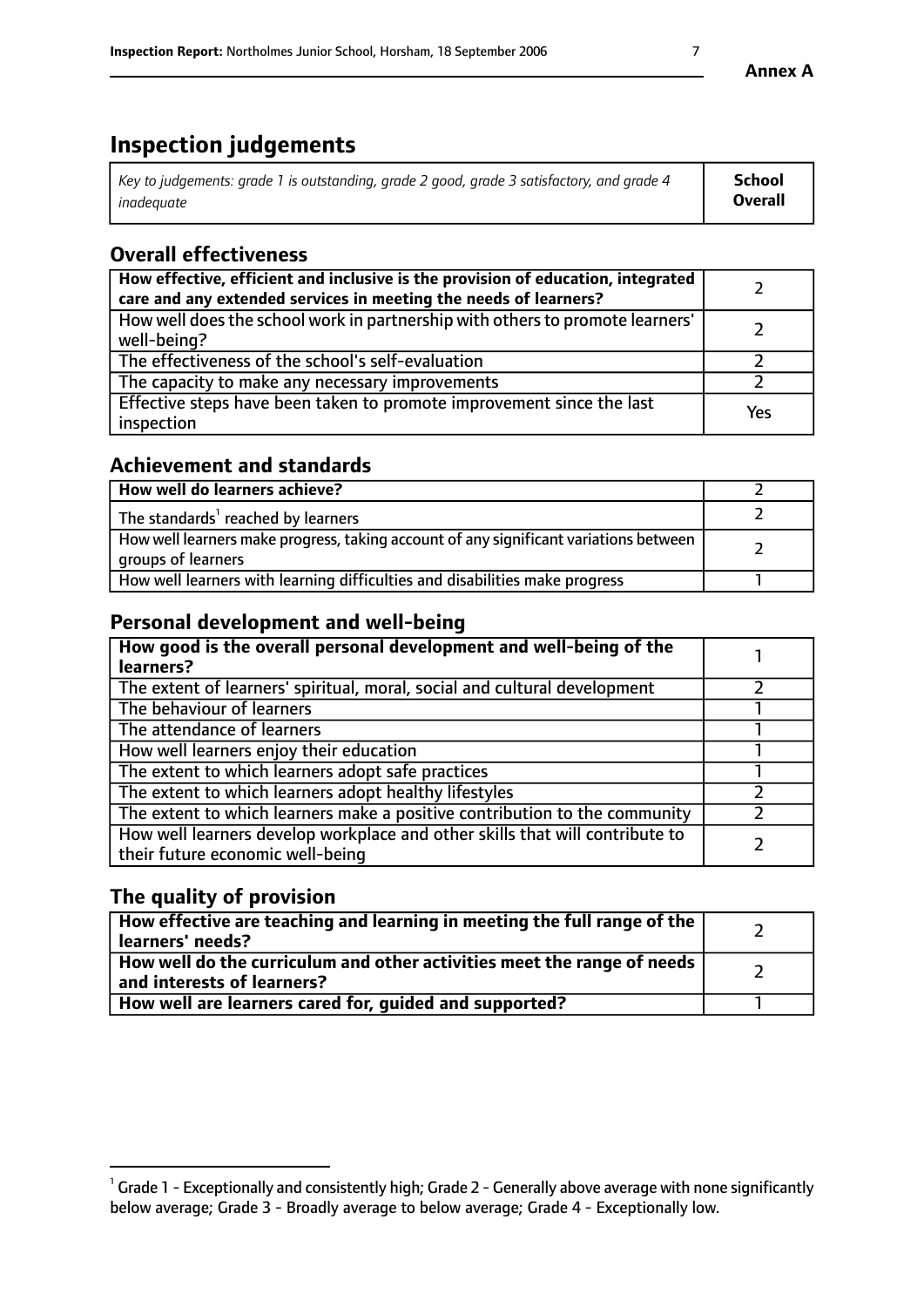# **Leadership and management**

| How effective are leadership and management in raising achievement<br>and supporting all learners?                                              |               |
|-------------------------------------------------------------------------------------------------------------------------------------------------|---------------|
| How effectively leaders and managers at all levels set clear direction leading<br>to improvement and promote high quality of care and education |               |
| How effectively performance is monitored, evaluated and improved to meet<br>challenging targets                                                 |               |
| How well equality of opportunity is promoted and discrimination tackled so<br>that all learners achieve as well as they can                     |               |
| How effectively and efficiently resources, including staff, are deployed to<br>achieve value for money                                          | $\mathcal{P}$ |
| The extent to which governors and other supervisory boards discharge their<br>responsibilities                                                  |               |
| Do procedures for safequarding learners meet current government<br>requirements?                                                                | Yes           |
| Does this school require special measures?                                                                                                      | No            |
| Does this school require a notice to improve?                                                                                                   | <b>No</b>     |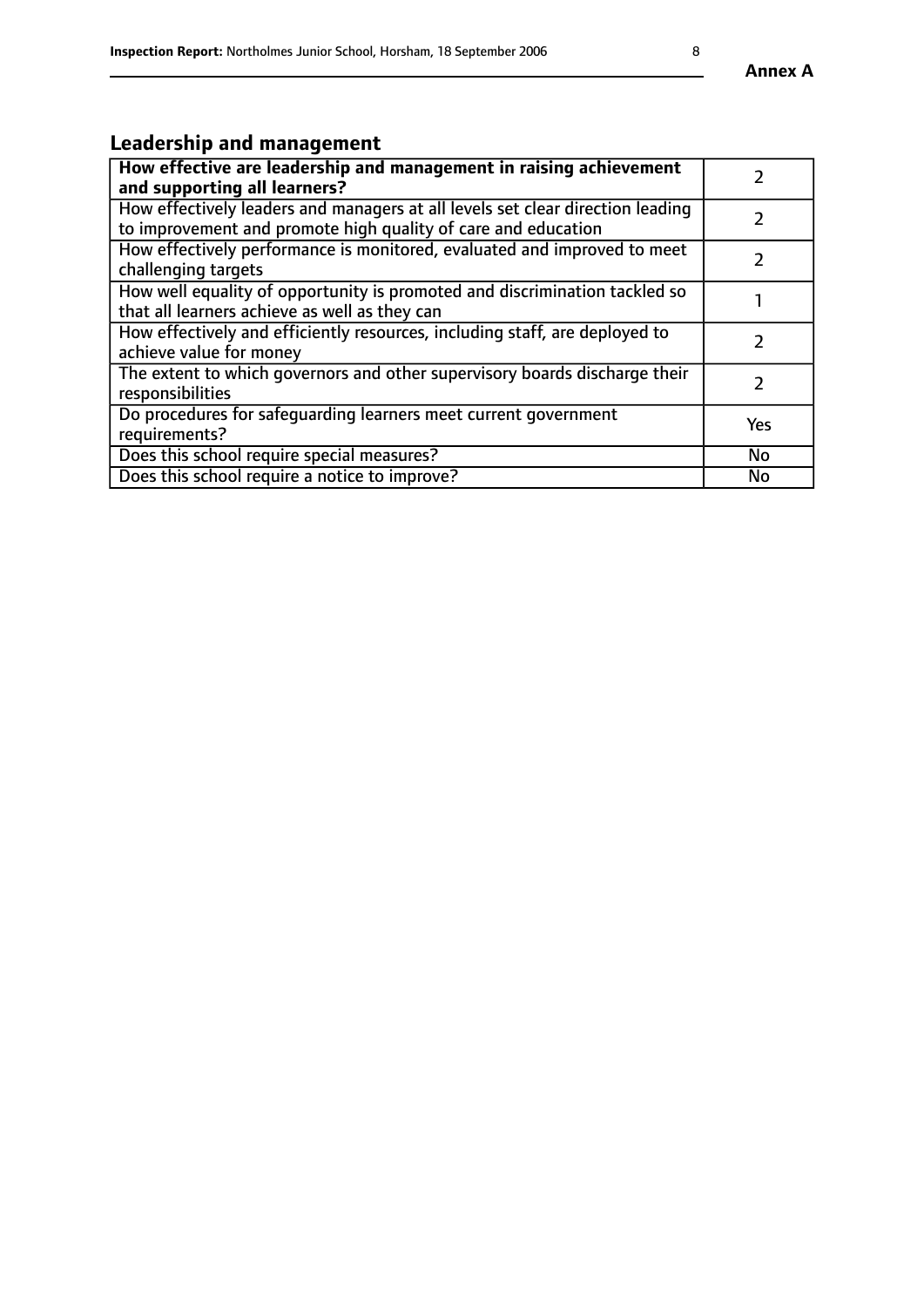## **Text from letter to pupils explaining the findings of the inspection**

Thank you for welcoming me to your school recently. I really enjoyed my time with you even though I would have liked more time to speak with even more children. The group who spoke to me really helped me to understand just how highly you think of your school and I told them that I would write to tell you all what I think. I agree that Northolmes is a good school and some aspects are really super. The group told me that you really enjoy being there and your parents also say that you are happy at school. Miss Ashby was really pleased when I told her that your behaviour is outstanding and how well you care for each other. Children said that it is important to you that everyone feels happy and included at playtimes. I saw how hard you work in lessons and this means that you achieve well in your work. It is good that you find your work so interesting and appreciate that you are taught well. I hope that the whole school year will be as successful as the start and that you all continue to do well. Miss Ashby and the staff have planned some things for you, such as finding even more exciting topics for you to study and helping younger pupils to understand just how to improve their work further, and this should help you to do even better in the future.